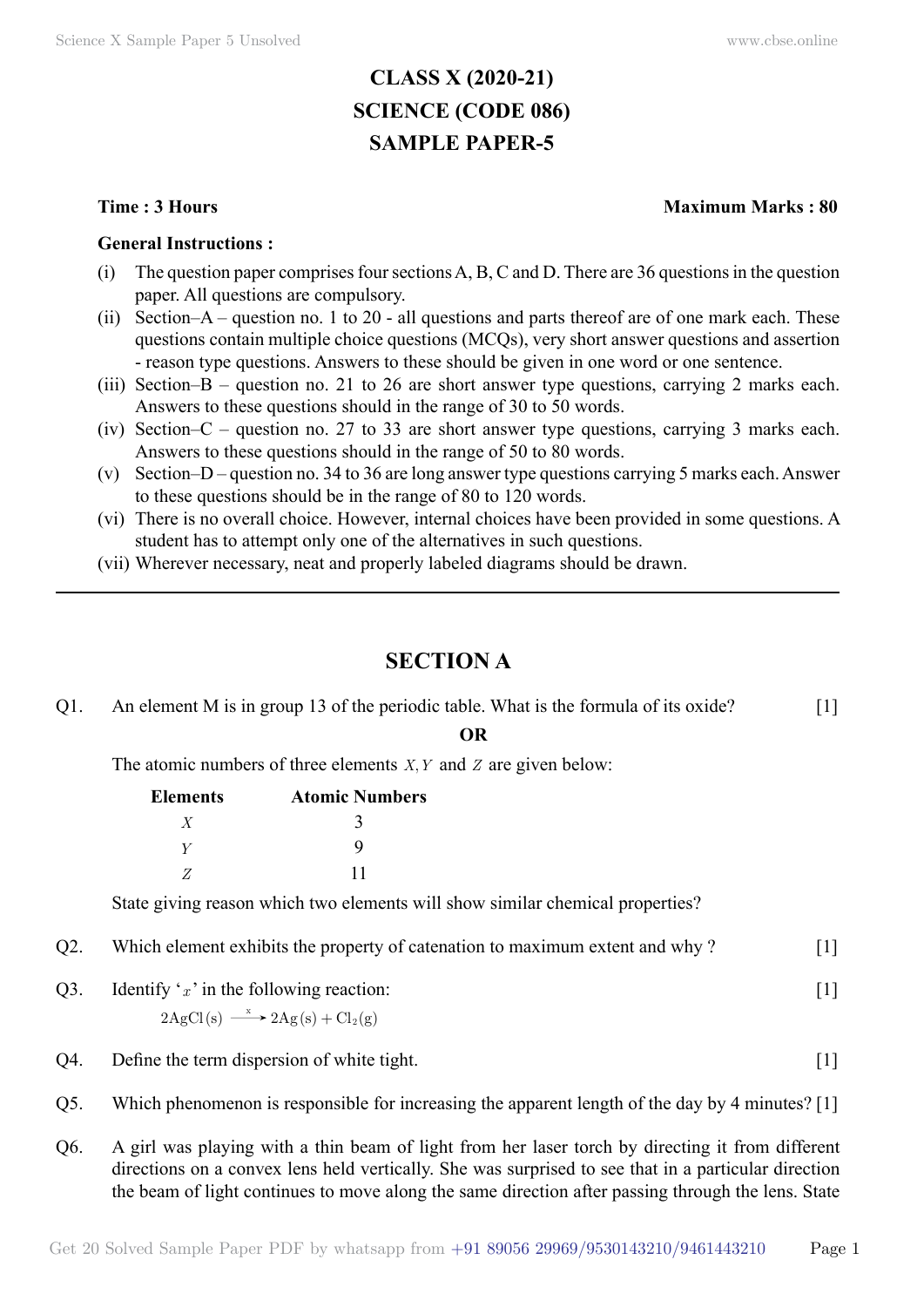#### the reason for the observation. [1]

### **O**

What is the nature and radius of curvature of the mirror having focal length  $-15 \text{ cm}$ ?

Q7. In the device shown in figure, there is a rectangular coil *ABCD* of insulted copper wire. The ends of the coil are connected to the two halves of a split ring. [1]



What is the role of split ring in the given device?

- Q8. Draw the magnetic field lines around a bar magnet. [1]
- Q9. What happens to resistance of a conductor when its area of cross-section is increased? [1]

#### **O**

Heating element of electrical heating devices is made up of an alloy rather than a pure metal. Give two reasons.

- Q10. Which enzyme present in saliva breaks down starch? [1]
- Q11. Name the tissue which transports soluble products of photosynthesis in a plant. [1]

#### **O**

What will happen to a plant if its xylem is removed?

Q12. Which class of chemicals is linked to the decrease in the amount of ozone in the upper atmosphere of the earth?  $[1]$ 

#### **O**

The first trophic level in a food chain is always a green plant. Why?

Q13. Write the full form of DNA. [1]

### **For question numbers 14, 15 and 16, two statements are given-one labelled Assertion (A) and the other labelled Reason (R). Select the correct answer to these questions from the codes (a), (b), (c) and (d) as given below :**

- (a) Both A and R are true and R is correct explanation of the assertion.
- (b) Both A and R are true but R is not the correct explanation of the assertion.
- (c) A is true but R is false.
- (d) A is false but R is true.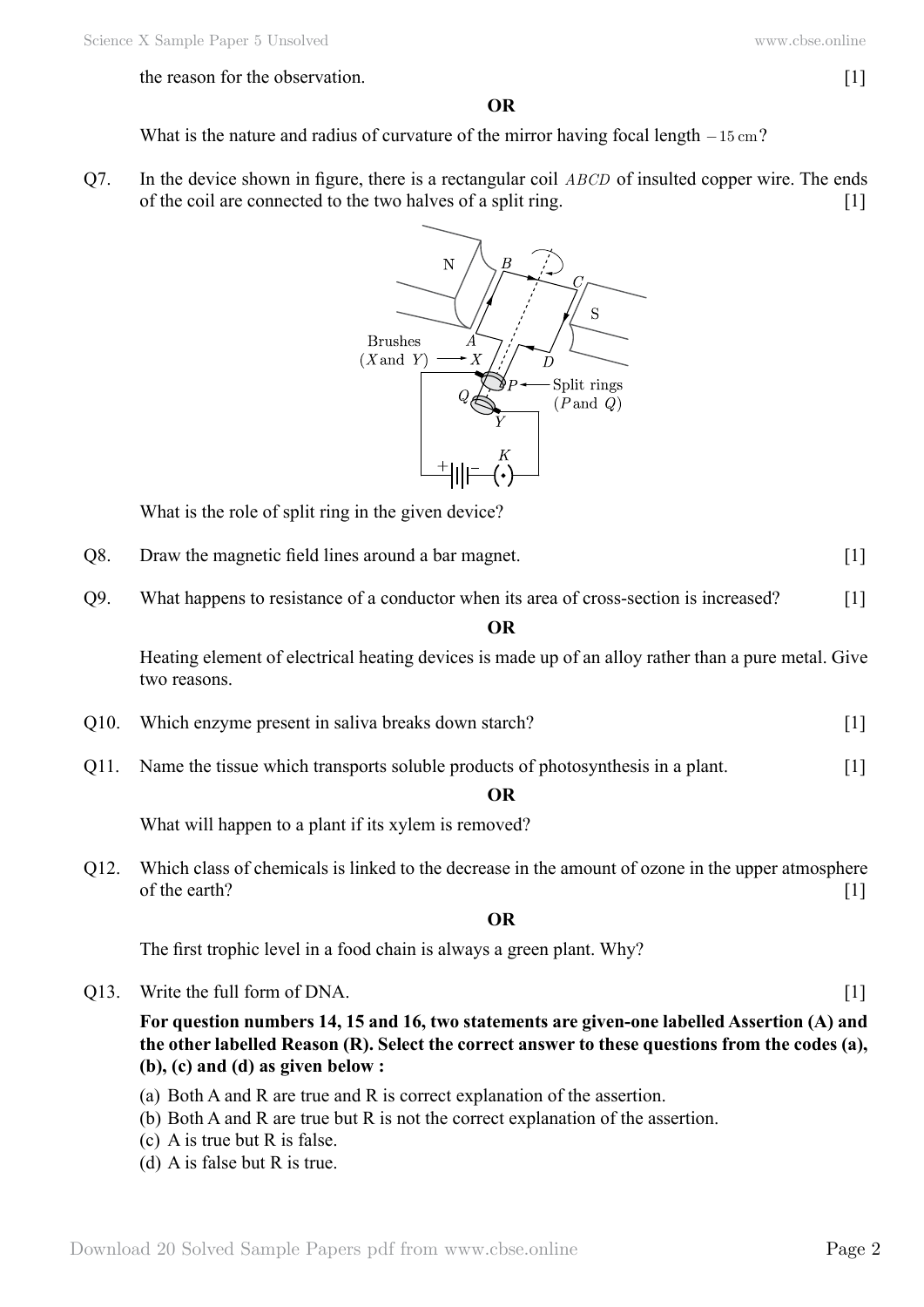- Q14. **Assertion :** Covalent compounds have generally low melting and boiling points. [1] **Reason :** Covalent compounds are soluble in water.
- Q15. **Assertion :** The enzymes released by micro-organisms help in breaking down biodegradable wastes. **Reason :** Biodegradable wastes are generally inorganic wastes. [1]
- Q16. **Assertion :** The embryo gets nutrition from the mother's blood with the help of a special tissue called placenta.

**Reason :** Placenta transfers glucose and oxygen from the mother to the embryo. [1]

#### **O**

**Assertion :** Fertilisation cannot take place in flowers if pollination does not occur. **Reason :** Fertilisation requires both male and female gametes in a flower.

### Q17. **Read the following and answer any four question 17.1 to 17.5.**  $1 \times 4$

Sexually Transmitted Diseases (STDs) or Sexually Transmitted Infections (STIs) are caused by bacteria, viruses or parasites that are transmitted through unprotected sex and skin to skin genital contact. Bacterial infections include gonorrhoea, syphilis and Lyphogranuloma Venerum (LGV) whereas viral infections include warts, genital herpes and HIV-AIDS. STIs are an important public health problem in India. ICMR estimates the occurrence of about 30-35 million new infections in the country every year, almost half of them among adolescents and young people. Birth control methods such as oral contraceptives or IUDs do not prevent STD transmission, however, correct and consistent use of male condom is highly effective in reducing STD transmission.

**17.1** Which of the following is not a sexually transmitted disease?

| (a) gonorrhoea | (b) hepatitis |
|----------------|---------------|
| (c) syphilis   | $(d)$ AIDS    |

**17.2** The sexually transmitted disease which is caused by bacteria is:

| (a) diarrhoea  | $(b)$ AIDS         |
|----------------|--------------------|
| (c) gonorrhoea | (d) genital herpes |

**17.3** Which of the following method of contraception protects a person from acquiring a STD?

| (a) oral pills | $(b)$ copper-T |
|----------------|----------------|
| (c) surgery    | $(d)$ condom   |

**17.4** Study the table below and select the row that has the incorrect Information.

|              | <b>Disease</b>        | Cause    |
|--------------|-----------------------|----------|
| <sup>a</sup> | LGV                   | Bacteria |
|              | <b>Genital Herpes</b> | Virus    |
| (c)          | Syphilis              | Virus    |
|              | Gonorrhoea            | Bacteria |

- **17.5** STIs are most common in which age group?
	- (a) people 60 and older
	- (b) people aged 40 to 50
	- (c) adolescents and young people upto age 25.
	- (d) none of these

#### Q18. **Read the following and answer any four questions from 18.1 to 18.5.**  $1 \times 4$

In the year 1817, a German chemist, arranged certain elements with similar properties (both physical and chemical) in groups of three. The basis of the arrangement was the atomic masses of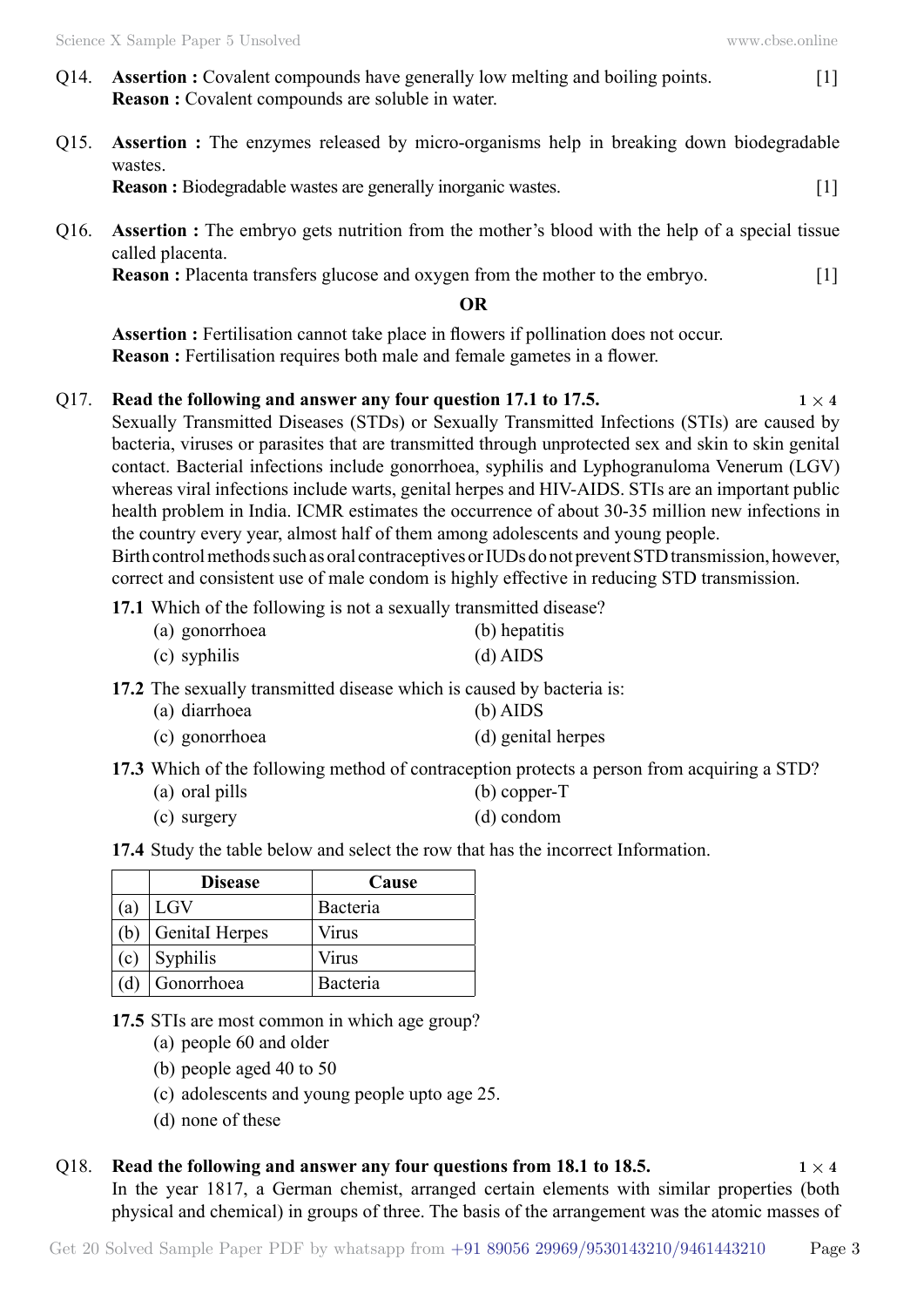the elements. In a particular group, the elements (e.g.,  $A, B, C$ ) with atomic masses 7, 23 and 39 respectively were arranged in order of increasing atomic masses and the atomic mass of the middle element (B) was almost the mean or the average of the atomic masses of the first and third elements i.e., *A* and *C* .

**18.1** Which of the following scientist had proposed such a classification of elements?

- (a) Henry Mosely (b) Dmitri Mendeleev
- (c) John Newlands (d) Johann Dobereiner
- **18.2** What could be the elements *A, B* and *C*?
	- (a) Calcium, Strontium and Barium (b) Lithium, Sodium and Potassium
		-
	- (c) Lithium, Sodium and Calcium (d) Nitrogen, Calcium and Iodine
- 
- **18.3** The three imaginary elements *X, Y* and *Z* represent elements according to the given law. If the atomic mass of element *X* is 14 and that of *Y* is 46, then the atomic mass of element *Z* will be:
	- (a) 78 (b) 32 (c)  $18$  (d)  $60$
- **18.4** What is the limitation of law discussed in the given paragraph?
	- (a) This law could not explain the position of isotopes
		- (b) This law proved to be true for elements only up to calcium.
	- (c) This law could define a total of 9 elements only
	- (d) This law could not define the position of hydrogen
- **18.5** Out of *A, B* and *C* which element(s) catches fire in air?
	- (a) *A* and *B* (b) *B* Only (c) *C* only (d) *B* and *C*

#### Q19. **Read the following and answer any four questions from 19.1 to 19.5.**  $1 \times 4$

A student of class X wanted to understand the phenomenon of refraction of light through a glass slab. For this, he fix a sheet of white paper on a drawing board using drawing pins and place a rectangular glass slab over the sheet in the middle. Now, he draw the outline of slab with a pencil. Using two pins, such that line joining the pins is inclined to edge of slab he look for images through the opposite edge such that images of pins also lie on a straight line and obtained the following ray diagrams as shown below:

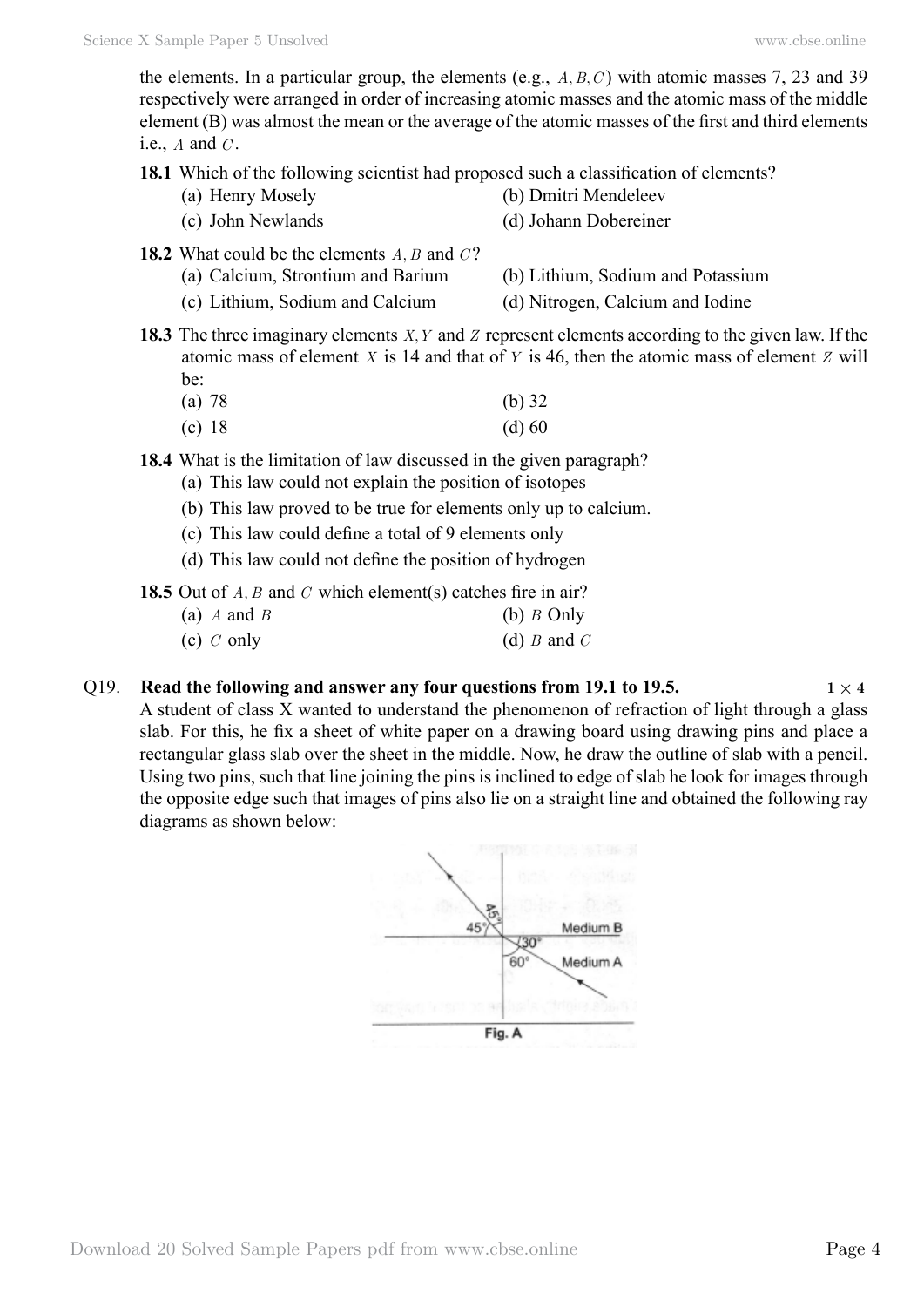

**19.1** What is the focal length of a glass slab?

| (b) One |
|---------|
|         |

(c) Vary from zero to one (d) Infinite

**19.2** In fig. *B* , the refractive index of medium *B* relative to *A* will be:

- (a) greater than unity (b) equal to unity
- (c) zero (d) less than unity

**19.3** Refer to fig. *A*, find the refractive index of medium *B* relative to medium *A* is:

| (a) $\frac{2}{\sqrt{6}}$        | (b) $\frac{\sqrt{2}}{\sqrt{3}}$ |
|---------------------------------|---------------------------------|
| (c) $\frac{\sqrt{3}}{\sqrt{2}}$ | (d) $\frac{\sqrt{6}}{2}$        |

**19.4** In one case, the student observes that no refraction of light occurs when ray of light passes from medium *A* to medium *B* . In this case, the angle made by the ray of tight at boundary of medium *B* is:

| $(a) 0^{\circ}$ |                | (b) $90^\circ$ |
|-----------------|----------------|----------------|
|                 | (c) $45^\circ$ | (d) 60°        |

**19.5** You are given alcohol, mustard oil, glycerine and kerosene. In which of these media a ray of light incident obliquely at same angle would bend the most?

| (a) mustard oil | (b) glycerine |
|-----------------|---------------|
| (c) kerosene    | (d) alcohol   |

Q20. **Read the following and answer any four questions from 20.1 to 20.5.**  $1 \times 4$ The magnetic field lines around a straight conductor (straight wire) carrying current are concentric circles whose centres lie on the wire. It has been shown by experiments that the magnitude of magnetic field produced by a straight current carrying wire at a given point is: (i) directly proportional to the current passing in the wire, and (ii) inversely proportional to the distance of that point from the wire.

The magnetic field lines are circular near the current carrying circular loop. As we move away, the concentric circles representing magnetic field lines become bigger and bigger and at the centre the magnetic field lines are straight.

- **20.1** The direction of magnetic field developed around a current-carrying conductor can be easily found by the use of:
	- (a) Fleming's left-hand rule (b) Left-hand thumb rule
	- (c) Right-hand thumb rule (d) Fleming's right hand rule
- **20.2** The diagram given below represents magnetic field caused by a current-carrying conductor which is: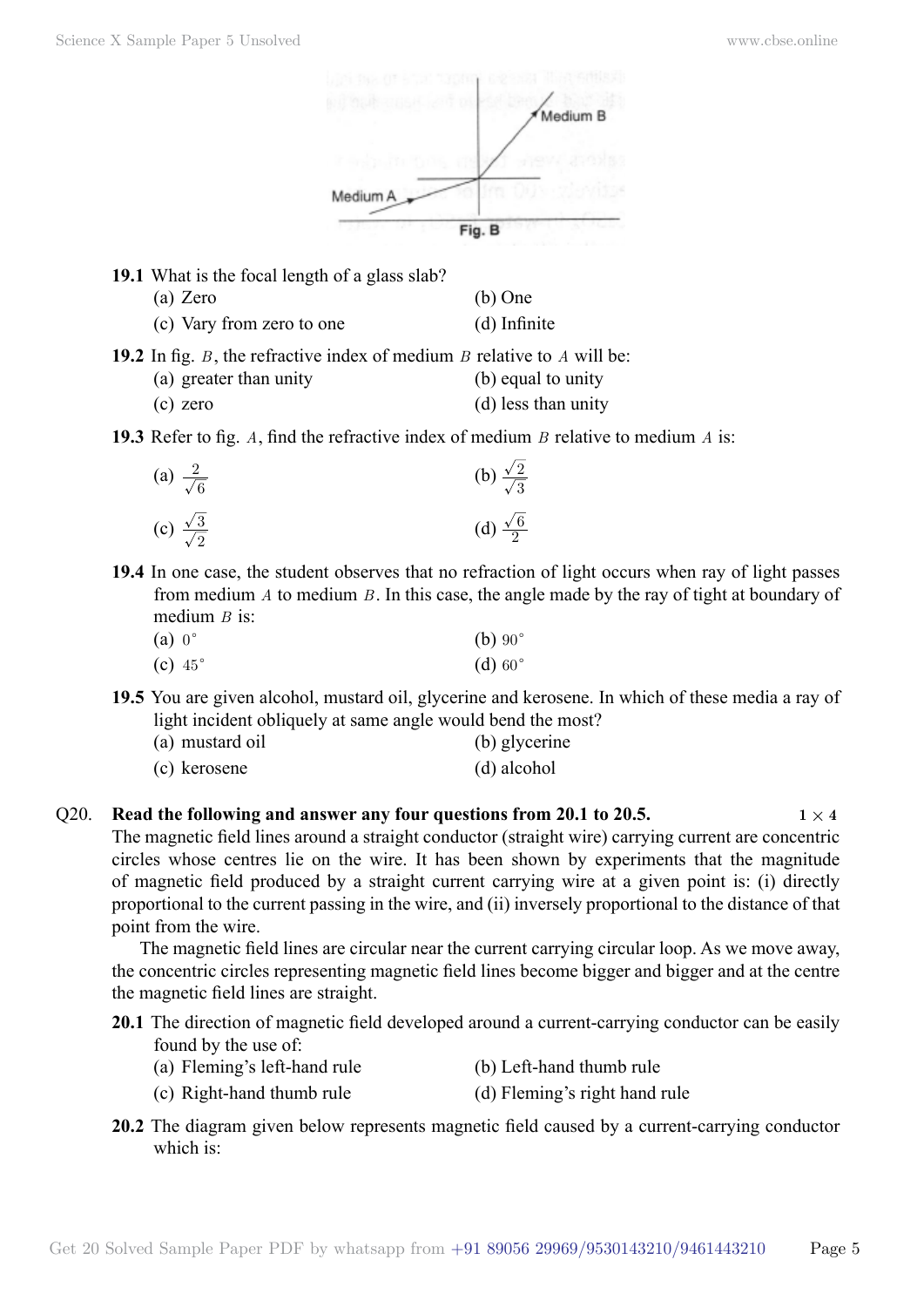

- 
- 

(a) a solenoid (b) a long straight wire

(c) a circular coil (d) a short straight wire

- **20.3** The strength of magnetic field due to a straight conductor depends on the:
	- (a) nature of conductor (b) current passing through the wire
	- (c) direction of current (d) all of above
- **20.4** Which of the following correctly describes the magnetic field near a long straight wire? (a) The field consists of straight Lines perpendicular to the wire
	- (b) The field consists of straight lines parallel to the wire
	- (c) The field consists of radial Lines originating from the wire
	- (d) The field consists of concentric circles centred on the wire
- **20.5** The strength of magnetic field inside a long current carrying straight solenoid is:
	- (a) same at all points
	- (b) minimum in the middle
	- (c) found to increase from one end to the other
	- (d) more at the ends than at the centre.

# **Section B**

Q21. (i) What is meant by heredity? [2] (ii) How many types of genes are there? Name them.

# **O**

Why did Mendel choose garden pea for his experiments?

- Q22. List two distinguishing features between sexual and asexual types of reproduction in tabular form.  $[2]$
- Q23. (i) What happens when an acid reacts with a metal carbonate? Give chemical equation involved. (ii) Which gas is usually liberated when an acid reacts with a metal. [2]

## **O**

A milkman adds a very small amount of baking soda to fresh milk.

- (i) Why does he shift the pH of the fresh milk from 6 to slightly alkaline?
- (ii) Why does this milk take a long time to set as curd?
- Q24. Four beakers were taken and marked *A, B, C* and *D* respectively 200 ml of solution of  $Al_2(SO_4)_3$  in water,  $CaSO_4$  in water,  $FeSO_4$  in water and  $CuSO_4$  in water was filled in the beakers *A, B, C* and *D* respectively. Clean piece of metal zinc was placed in each solution and kept undisturbed for two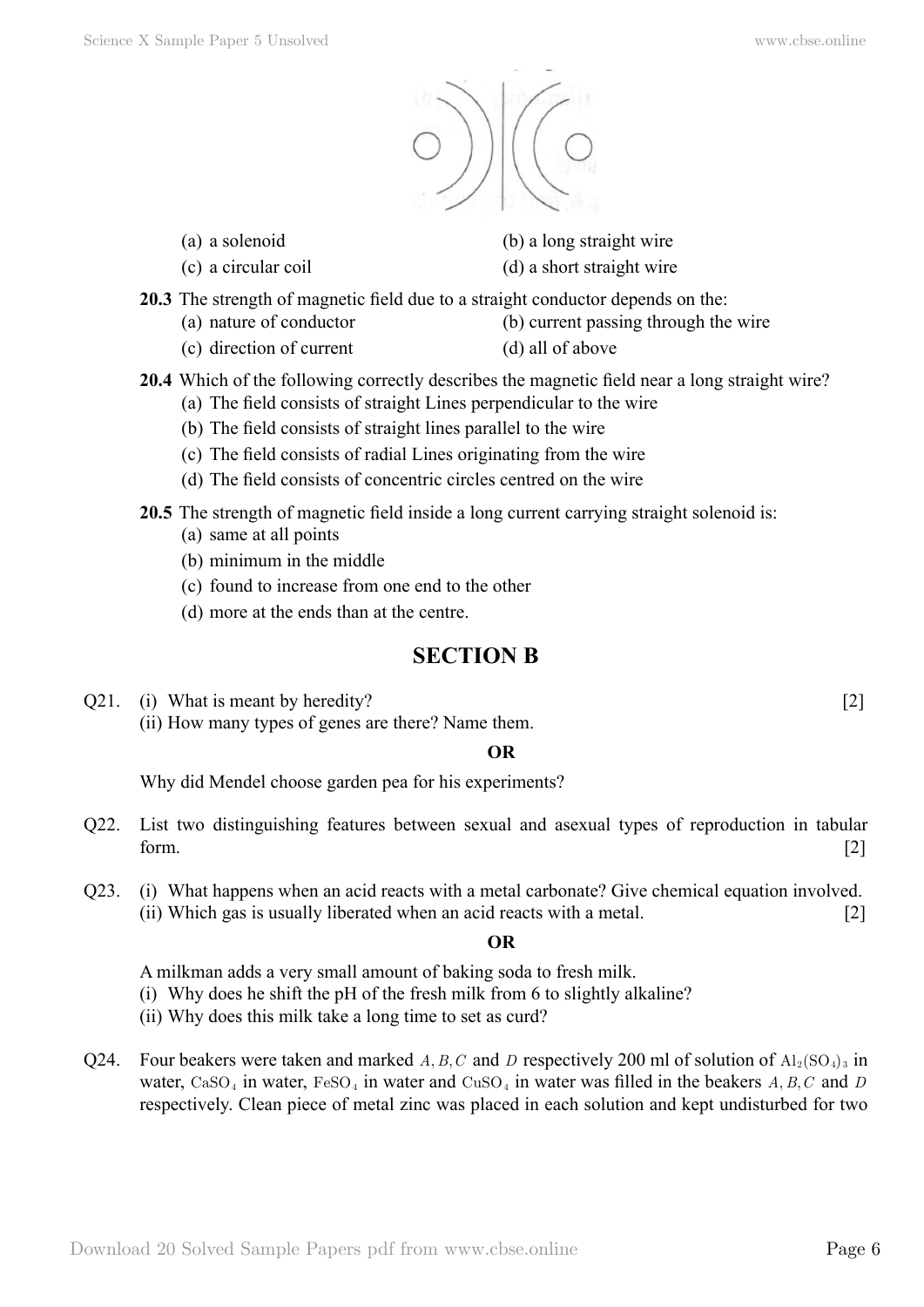#### hours.



- (a) What colour change would you observe in beaker *D*?
- (b) Arrange the metals Zn, Al, Ca, Fe and Cu in the order of decreasing reactivity. [2]
- Q25. A student performs an experiment in the lab to study image formation by different types of lenses. When a fork is seen through lenses *A* and *B* one by one, it appears as shown in the above figures.

Lens A Lens B

- (a) What is the nature of lens *A*? Give reason for your answer.
- (b) What is the nature of lens *B*? Give reason for your answer. [2]
- Q26. A circuit is shown in the diagram given below.



- (i) Find the value of *R*.
- (ii) Find the potential difference across to terminals of the battery. [2]

# **Section C**

Q27. Complete the following flow chart as per the given [3]



 **O**

What are the components of the transport system in human beings? What are the functions of these components?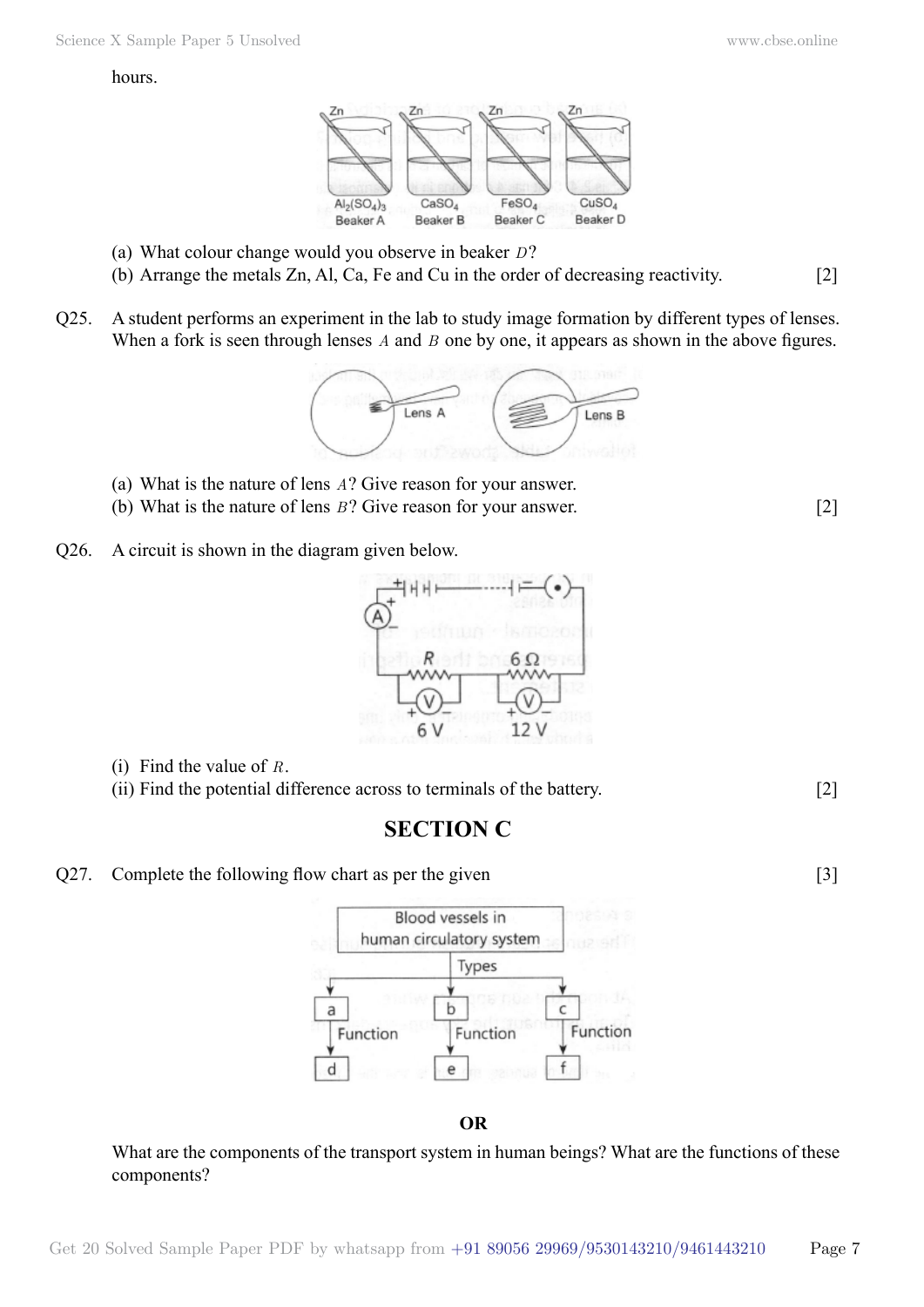- Q28. State in brief two ways in which non-biodegradable substances would affect the environment. List two methods of safe disposal of the non-biodegradable waste. [3]
- Q29. 'The chromosomal number of the asexually producing parents and their offspring is the same.' Justify this statement. [3]
- Q30. (i) Study the following reaction between lead sulphide and hydrogen peroxide:
	- $PbS(s) + 4H_2O_2(aq) \longrightarrow PbSO_4(s) + 4H_2O(l)$
	- (a) Which substance is oxidised?
	- (b) Which substance is reduced?
	- (ii) What happens when lead nitrate is heated? Write the equation involved. [3]
- Q31. State the reason why carbon can neither form  $C<sup>4+</sup>$  cation nor  $C<sup>4-</sup>$  anions, but forms covalent bonds. Also state reasons to explain why covalent compounds:
	- (a) are bad conductors of electricity?
	- (b) have low melting and boiling points? [3]
- Q32. The following table shows the position of five elements  $p, q, r, s$  and  $t$  in the modern periodic table: [3]

|                 |                |  |  | 18 |
|-----------------|----------------|--|--|----|
| $\vert 2 \vert$ | 13 14 15 16 17 |  |  |    |
|                 |                |  |  |    |
|                 |                |  |  |    |

Answer the following:

- (a) Select the letter which represents:
	- (i) an alkali metal.
	- (ii) a halogen.
- (b) What type of bond is formed between *p* and *t* ?
- (c) What type of bond is formed between *s* and *t* ?
- Q33. Give reasons:
	- (i) The sun appears reddish during sunrise.
	- (ii) At noon the sun appears white.
	- (iii)To an astronaut, the sky appears dark instead of blue. [3]

## **Section D**

- Q34. (i) Define reactivity series of metals. Arrange the metals lead, calcium, gold and magnesium in order of their increasing reactivity.
	- (ii) Why are ionic compounds usually hard?
	- (iii)Write chemical equations that shows aluminium oxide reacts with acid as well as base. [5]

#### **O**

- (i) A copper coin is kept immersed in a solution of silver nitrate for sometime. What will happen to the coin and the colour of the solution?
- (ii) Write the equation involved.
- (iii)Show the formation of  $Na<sub>2</sub>O$  and MgO by transfer of electrons. Name the ions present in these compounds.
- Q35. (i) Give two differences between the two modes of pollination in flowering plants. (ii) Explain with the help of labelled diagram the process by which Hydra reproduces asexually.